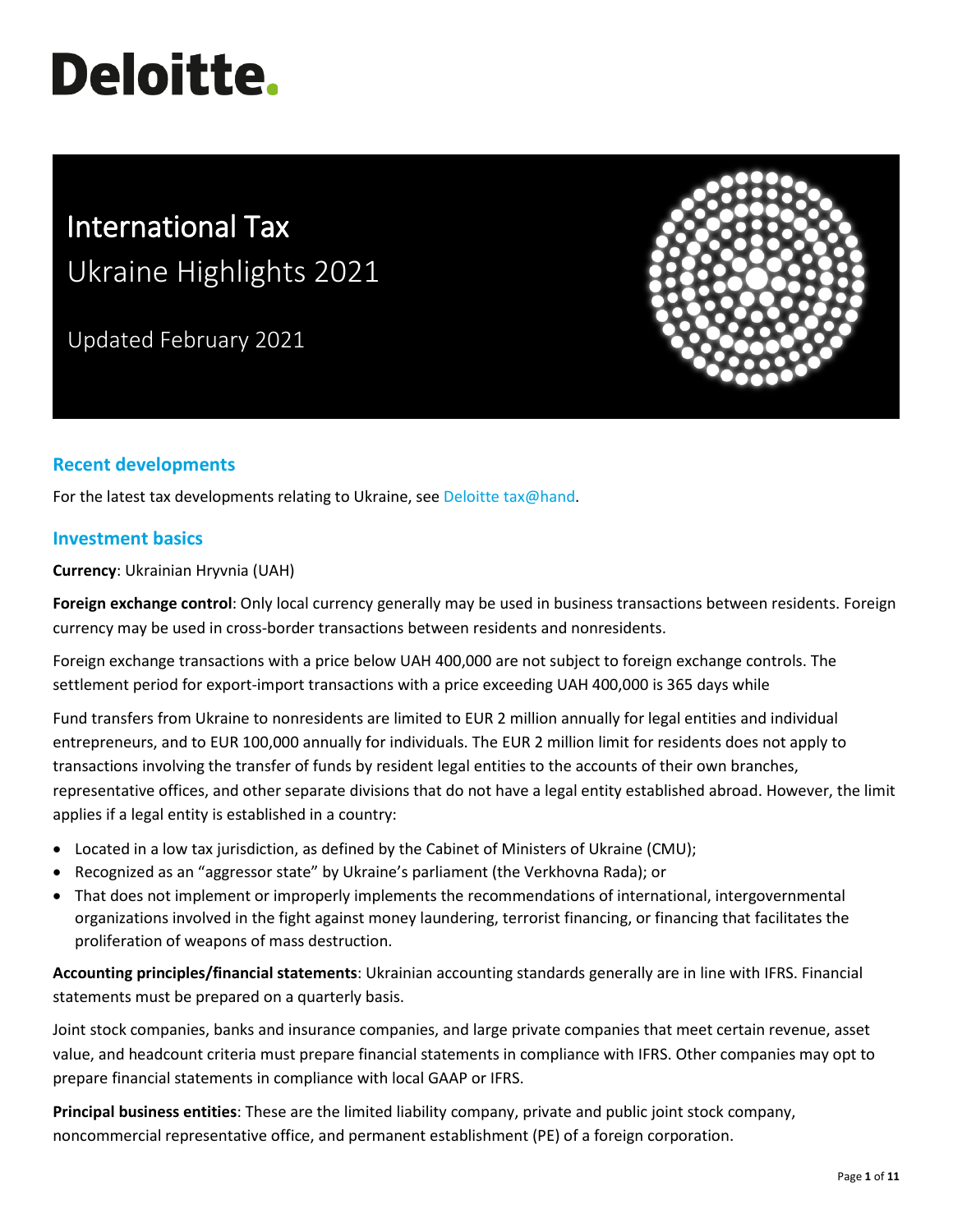## **Corporate taxation**

| Rates                     |     |  |
|---------------------------|-----|--|
| Corporate income tax rate | 18% |  |
| <b>Branch tax rate</b>    | 18% |  |
| Capital gains tax rate    | 18% |  |

**Residence**: A legal entity incorporated and operating under Ukrainian law generally is considered a tax resident; a legal entity incorporated abroad and operating according to the laws of another country normally is treated as a nonresident.

As from 1 January 2022, a foreign company that has its place of effective management in Ukraine may apply to become a Ukrainian tax resident. CFC rules will not apply to such a company and the company's foreign income will not be subject to tax in Ukraine.

**Basis**: A resident entity, unless it is a foreign company that has opted to be tax resident in Ukraine based on the "place of effective management" criterion (see "Residence," above), is taxed on its worldwide income received or accrued within the reporting period, depending on the type of income. A nonresident company is taxable on business income derived from carrying out trade or business activities in Ukraine and other nonbusiness income received from Ukrainian sources. A branch or PE of a nonresident in Ukraine is treated as a separate entity for tax purposes and is taxed in the same way as a subsidiary.

Nonresidents acting in accordance with the conditions of international agreements on providing technical and humanitarian aid that are registered with the Ministry for Development of Economy, Trade and Agriculture of Ukraine are not subject to tax and may conduct economic activities in Ukraine without registration.

**Taxable income**: Taxable income is calculated based on accounting data by adjusting profit (loss) before tax by the amount of book/tax differences.

Taxpayers with income (excluding indirect taxes) not exceeding UAH 40 million may calculate taxable income based only on accounting data, without any adjustments for book/tax differences (except for losses carried forward from previous periods).

**Rate**: The corporate income tax rate is 18%. Certain types of business (e.g., insurance, lotteries, etc.) are taxed under special regimes, which may provide lower tax rates.

**Surtax**: There is no surtax.

**Alternative minimum tax**: There is no alternative minimum tax.

**Taxation of dividends**: Dividends received by a domestic company from another domestic company/corporate income tax payer are not subject to corporate income tax.

Dividends received by a domestic company from a nonresident are included in taxable income.

Dividends paid by a Ukrainian company are subject to advance corporate income tax (ACT) at the general corporate income tax rate. The ACT base is the amount of dividends paid by the company that exceeds the company's taxable profit for the year from which the dividends are payable. ACT is due at the time the dividends are paid. Where the corporate income tax liability for the year is unsettled, ACT is calculated based on the full amount of dividends paid.

A Ukrainian company may offset the ACT paid against its corporate income tax liability and any excess ACT may be carried forward indefinitely to reduce the taxpayer's corporate income tax liability in a future period.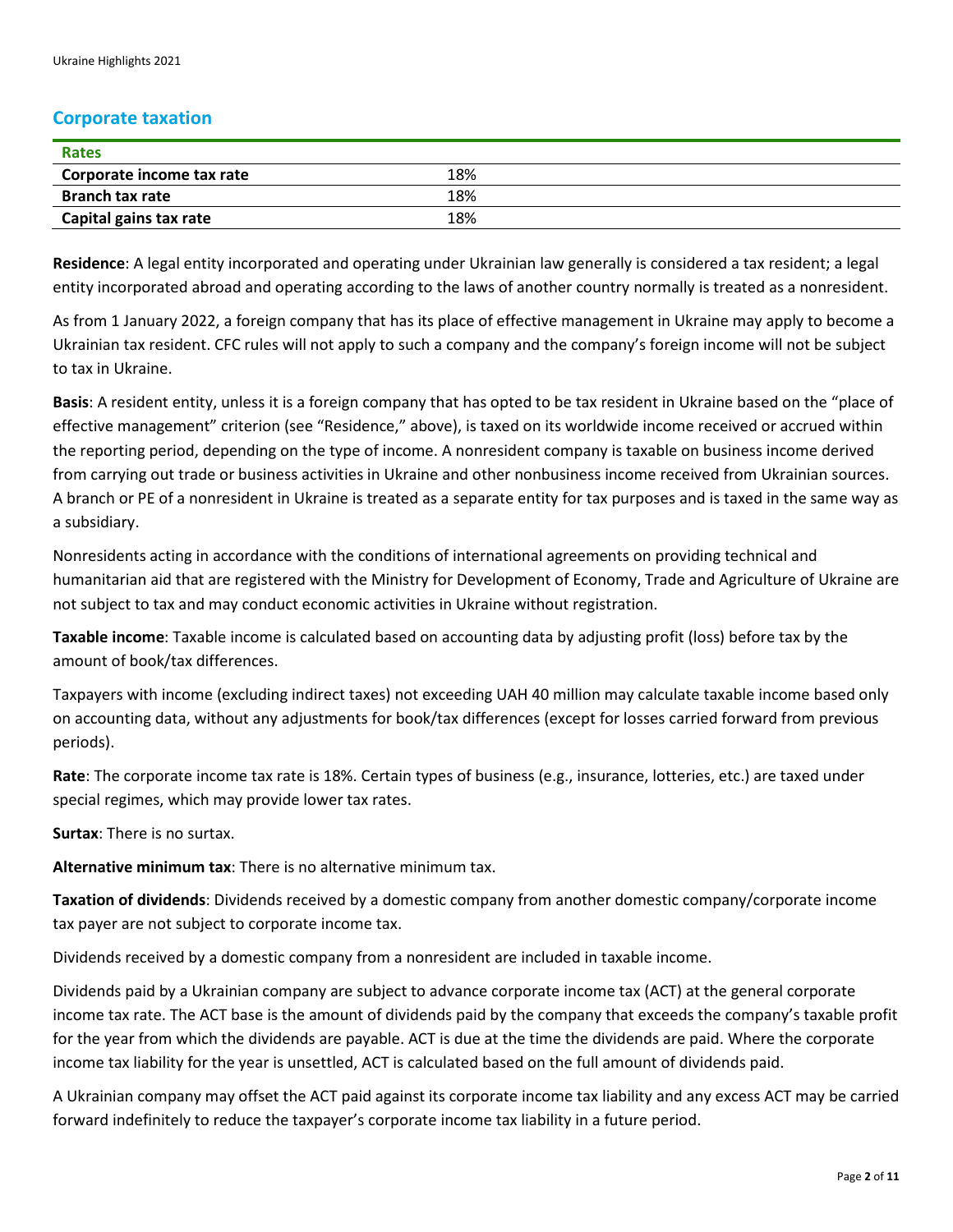The amount of ACT paid on dividends is not refundable to the taxpayer and may not be used to reduce taxes other than corporate income tax.

ACT does not apply to certain dividends (i.e., dividends paid by a holding company out of dividend income received from subsidiaries, dividends paid by a company out of tax-exempt profits, and dividends paid to individuals).

As from 1 January 2021, transfer pricing adjustments and certain other payments to nonresidents (payments for the buyback of shares and certain types of divestment) are treated as dividend-equivalent payments subject to a 15% withholding tax. However, these payments are not subject to ACT.

**Capital gains**: Capital gains are treated as ordinary income and taxed at the standard corporate income tax rate.

**Losses**: Tax losses generally may be carried forward indefinitely. Losses may not be carried back.

**Foreign tax relief**: Foreign tax paid may be credited against Ukrainian tax payable or deducted from taxable income under an applicable tax treaty. The credit or deduction is limited to the amount of Ukrainian tax payable on the foreign income.

**Participation exemption**: Dividends from a foreign company (other than a company located in a low tax jurisdiction, as defined by the CMU) may be exempt from tax where the Ukrainian recipient company has owned at least 10% of the foreign payer company for at least one year.

**Holding company regime**: There is no holding company regime.

**Incentives**: Small enterprises and agricultural producers that meet specific criteria may use a special taxation regime (the unified tax system) under which their profits are subject to tax at a lower rate. Enterprises operating in the aircraft industry may benefit from temporary corporate income tax exemptions. Incentives also are provided to entities that are founded by the public institution of disabled people.

#### **Compliance for corporations**

**Tax year**: The tax year is the calendar year.

**Consolidated returns**: Consolidated returns are not allowed; each entity must file a separate return.

**Filing and payment**: The corporate income tax return must be submitted within 40 days following the quarterly reporting period and 60 days following the annual reporting period. Certain companies (newly established companies, agricultural producers, and entities with annual income less than UAH 40 million) are subject only to annual reporting requirements and the annual tax return must be submitted within 60 days following the end of the reporting year.

Corporate income tax must be paid within 10 days after the tax return submission deadline.

**Penalties**: Penalties and/or fines apply for late payments (at a rate equivalent to 120% of the national bank's discount rate) and failure to comply with filing requirements. Accuracy related penalties apply of 25% of the underpaid amount for the first violation in a 1,095-day period, and 50% for the second and subsequent violations. In case of unintentional violations, a 10% penalty applies. A 50% penalty reduction is possible if there are mitigating circumstances.

Significantly reduced penalties apply for understatements disclosed by the taxpayer.

A penalty of up to 75% of the understated tax liability will be imposed for failure to pay withholding tax to the government or to withhold individual income tax. The maximum 75% penalty is charged for the third and any subsequent violations in a rolling 1,095-day period.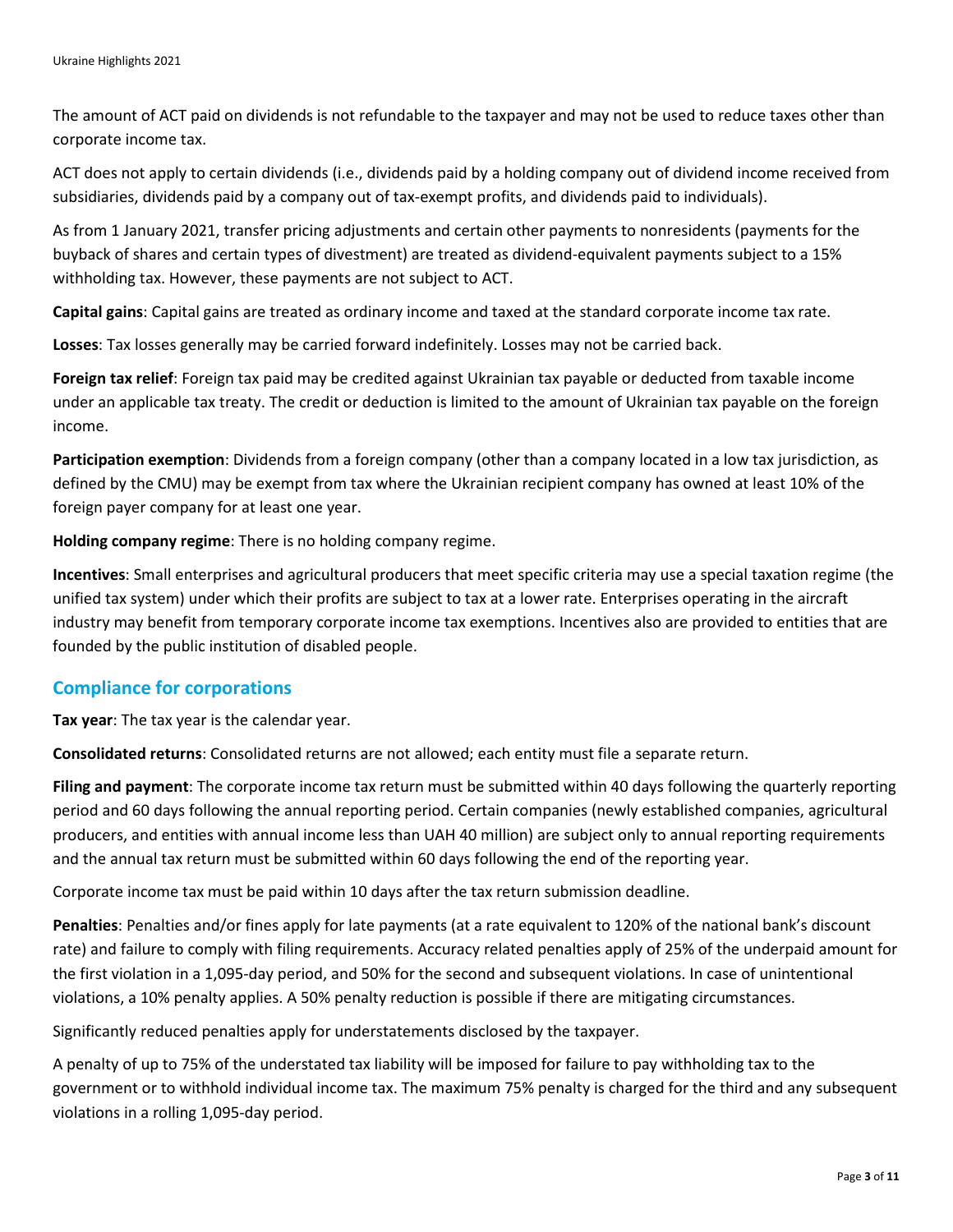Penalties of up to 300 times the minimum wage may be imposed for failure to submit complete or timely transfer pricing documentation, including the report on controlled transactions. Penalties of up to 1,000 times the minimum wage may be imposed for failure to submit the master file or report on controlled transactions; the first reporting period is calendar year 2021.

In response to COVID-19, penalties and/or fines are suspended for violations committed between 1 March 2020 through the last calendar day of the month in which the quarantine ends (however, the suspension does not apply to misstatements of certain taxes, such as excise tax, VAT, and land tax). Also, full-scope tax audits may not be conducted during the quarantine period.

**Rulings**: A taxpayer may request an explanation of the tax treatment of a particular issue. A taxpayer may not be subject to a penalty for acting on the basis of a ruling issued by the tax authorities.

# **Individual taxation**

| Rates                      |        |
|----------------------------|--------|
| Individual income tax rate | 18%    |
| Capital gains tax rate     | Varies |

**Residence**: An individual's tax residence is determined as follows: (i) an individual is tax resident in Ukraine if they have a permanent home in Ukraine; (ii) where an individual has a permanent home in more than one country, they are considered a tax resident in Ukraine if they have closer personal and economic ties (center of vital interest) with Ukraine; (iii) where it is impossible to determine residence under either of the preceding tests, an individual will be deemed to be tax resident in Ukraine where present in Ukraine for at least 183 days cumulatively during a calendar year (counting both the day of arrival and the day of departure); and (iv) where tax residence still cannot be determined, the individual will be deemed a tax resident if they are a Ukrainian national.

**Basis**: Residents are taxable on their worldwide income. Nonresidents are taxed only on Ukrainian-source income.

**Taxable income**: Income is taxable whether obtained in cash or in kind. Taxable income includes employment income (including benefits-in-kind), income from trading or professional activities, disposal of property, gifts, and prizes, insurance payments, dividends and interest, investment income, and contributions to unqualified pension plans made on behalf of a taxpayer by another person/employer.

**Rates**: The general individual income tax rate is 18%. The value of benefits-in-kind is enhanced by a coefficient of 1.2% for tax purposes. A number of specific sources of income are exempt from individual income tax (i.e., interest on government bonds, state aid for low income families, etc.).

A 1.5% military contribution applies to all income subject to individual income tax.

Dividends on shares and corporate rights accrued by resident payers of corporate income tax (other than dividends on shares or investment certificates payable by collective investment vehicles) are taxed at a rate of 5%. Dividends accrued by nonresident collective investment vehicles or legal entities that are not payers of corporate income tax are taxed at 9%. Other passive income is taxed at 18%.

Gains derived from the sale of movable property are subject to a 5% rate.

Gains derived from the first sale of motor vehicles during the year are exempt from tax. Subsequent sales of motor vehicles by the same person will be subject to tax at 5%.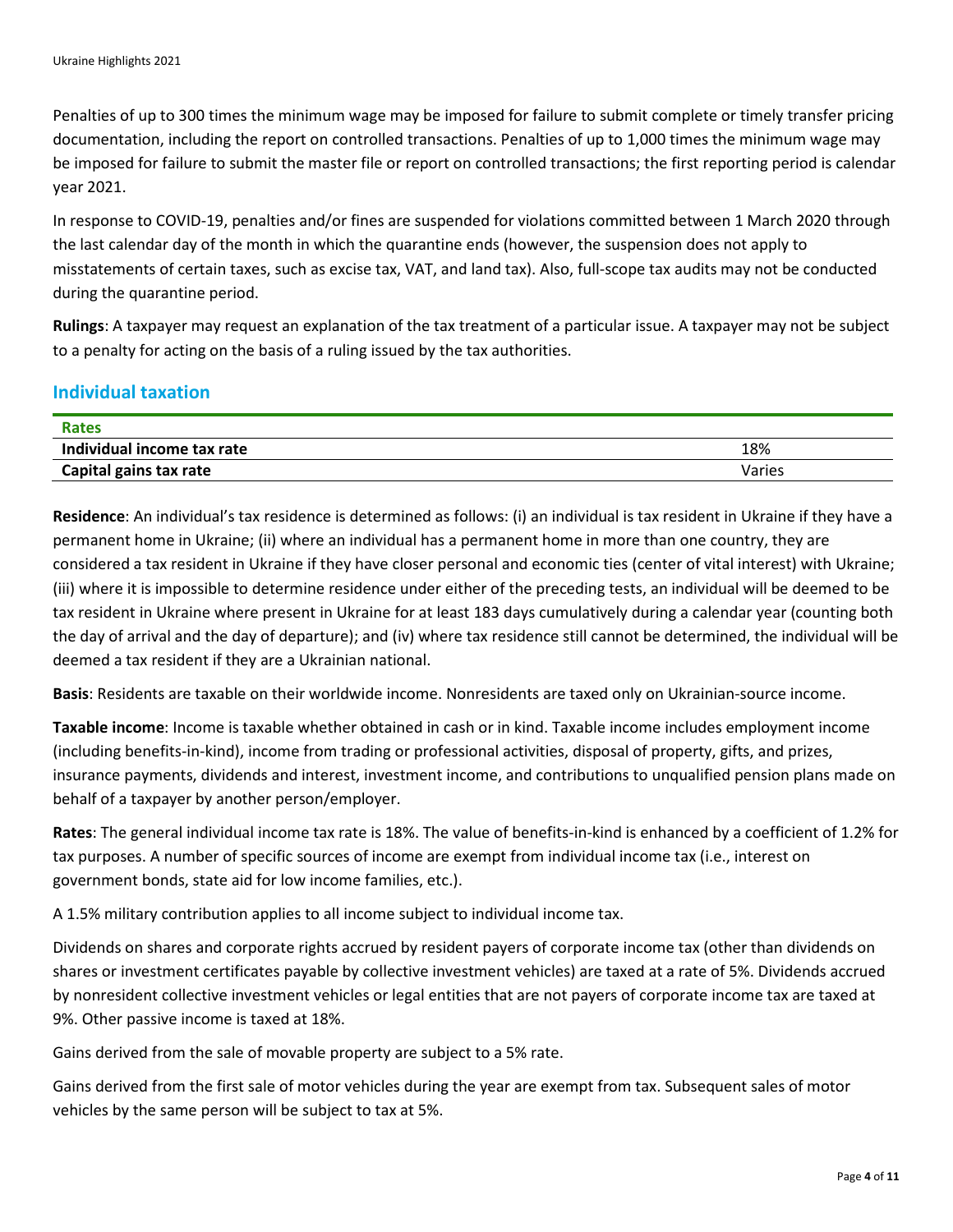**Capital gains**: The taxation of capital gains depends on the source of the gains (see "Rates," above).

Gains derived from the sale of a house, apartment (or part thereof), room, or village house (including a land plot) are exempt from tax if only one such sale takes place during the year and the owner has held legal title for at least three years before the sale (the three-year ownership period does not apply to inherited property). Gains are taxed at 5% where the taxpayer makes more than one sale per year.

**Deductions and allowances**: Deductions are available for mortgage interest (for real estate located in Ukraine), contributions to listed charities, and educational expenses for the taxpayer and the taxpayer's immediate relatives.

**Foreign tax relief**: Foreign tax paid may be credited against Ukrainian tax payable or deducted from taxable income under an applicable tax treaty. The credit or deduction is limited to the amount of Ukrainian tax payable on the foreign income.

# **Compliance for individuals**

**Tax year**: The tax year is the calendar year.

**Filing status**: Joint filing is not allowed in Ukraine; individuals must file their own return.

**Filing and payment**: Employers and other legal entities are considered tax agents in respect of the income paid to individuals and are responsible for withholding individual income tax and military contributions, in addition to paying the unified social security contribution on accrued salaries and other remuneration. All taxes and contributions must be remitted by the tax agent before or at the time of payment of the income (or on the following banking day if income is paid in kind). The tax agent also is responsible for filing reports on a monthly and quarterly basis for social security contribution and individual income tax purposes, respectively.

If an individual receives taxable income from sources other than a tax agent (e.g., foreign income), they must file an individual income tax return by 1 May of the year following the reporting year and pay the tax due by 1 August. Annual tax return filing also is required if an individual wishes to claim a tax credit for certain expenses incurred during the calendar year.

There is no filing obligation if income is received entirely from Ukrainian tax agents; income is derived from the sale/exchange of real property or from gifts, and individual income tax has been paid during notarization of such transactions; or income is derived from an inheritance that is taxed at the 0% rate.

**Penalties**: Penalties are imposed for incorrect reporting, late payment of tax, and understatement of tax payable.

**Rulings**: A taxpayer may request an explanation of the tax treatment of a particular issue. A taxpayer may not be subject to a penalty for acting on the basis of a ruling issued by the tax authorities.

#### **Withholding tax**

| <b>Rates</b>                       |                  |                   |                     |                   |
|------------------------------------|------------------|-------------------|---------------------|-------------------|
| Type of payment                    | <b>Residents</b> |                   | <b>Nonresidents</b> |                   |
|                                    | Company          | <b>Individual</b> | Company             | <b>Individual</b> |
| <b>Dividends</b>                   | 0%               | 0%                | 15%                 | 15%               |
| <b>Interest</b>                    | 0%               | 0%                | 0%/5%/15%           | 0%/5%/15%         |
| <b>Royalties</b>                   | 0%               | 0%                | 15%                 | 15%               |
| <b>Fees for technical services</b> | 0%               | 0%                | 15%                 | 15%               |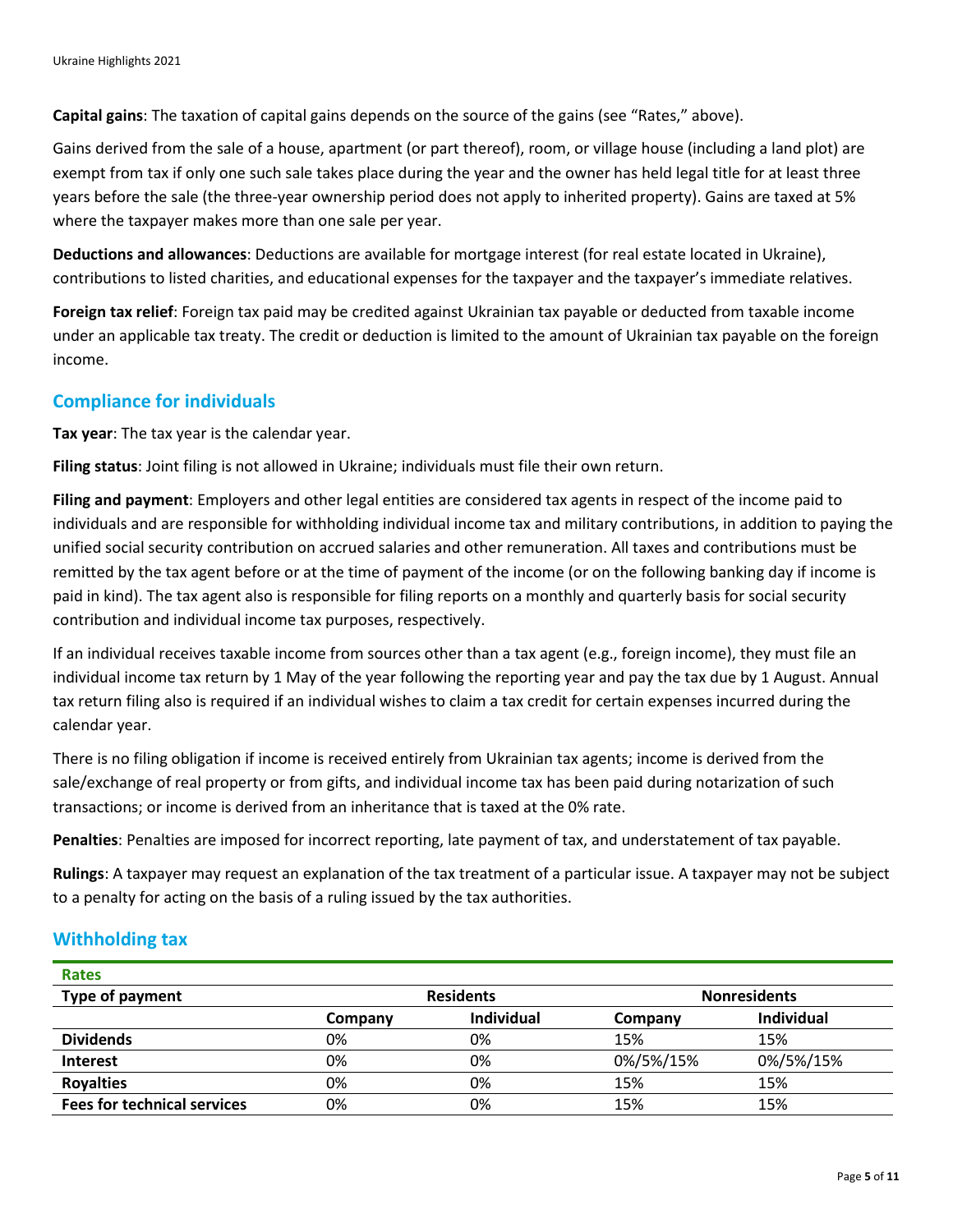**Dividends**: No withholding tax is imposed on dividends paid to a resident. A 15% withholding tax is imposed on dividends paid to a nonresident, unless the rate is reduced under a tax treaty.

**Interest**: No withholding tax is imposed on interest paid to a resident. Interest income received from government securities is not subject to withholding tax. A 15% withholding tax generally is imposed on interest paid to a nonresident (5% on interest paid on loans made to Ukrainian residents from qualifying Eurobond issuance proceeds), unless the rate is reduced under a tax treaty.

**Royalties**: No withholding tax is imposed on royalties paid to a resident. A 15% withholding tax is imposed on royalties paid to a nonresident, unless the rate is reduced under a tax treaty.

**Fees for technical services**: No withholding tax is imposed on technical service fees paid to a resident. A 15% withholding tax is imposed on technical service fees paid to a nonresident for engineering services, unless the rate is reduced under a tax treaty.

**Branch remittance tax**: There is no branch profits tax specifically imposed in the corporate income tax section of the tax code, and the Ukrainian tax authorities generally agree that no tax should be withheld if there is a tax treaty between the country of the head office of the branch and Ukraine.

**Other**: A 6% withholding tax is levied on freight charges. Withholding tax rates of up to 12% apply on insurance payments to nonresidents.

A 15% withholding tax is imposed on income received by nonresident companies from the indirect transfer of shares of Ukrainian asset-rich companies (whose value derives mainly from owned or leased immovable property situated in Ukraine). A 20% surtax applies to payments to nonresidents for advertising services performed outside of Ukraine (in lieu of withholding from the nonresident).

# **Anti-avoidance rules**

**Transfer pricing**: The transfer pricing rules generally are based on the OECD transfer pricing guidelines. The rules apply to taxpayers with annual revenue (less indirect taxes) exceeding UAH 150 million that engage in controlled transactions exceeding UAH 10 million with one counterparty. Controlled transactions include: (i) transactions with nonresident related parties; (ii) sales or purchases of goods and services under commission agreements with nonresidents; (iii) transactions between related parties (one of which is a nonresident) through one or more unrelated intermediaries that do not perform significant functions; (iv) transactions with nonresidents registered in low tax jurisdictions included in the list issued by the CMU; (v) transactions with nonresidents with specified legal forms (included on a list issued by the CMU) that do not pay corporate tax or are not tax residents of the country where they are registered; and (vi) transactions between a nonresident and its Ukrainian PE.

The CMU list of low tax jurisdictions includes countries: (i) with a corporate income tax rate at least five percentage points lower than the Ukrainian rate and (ii) that have not concluded agreements with Ukraine with an information exchange provision.

The transfer pricing rules provide five permissible transfer pricing methods: comparable uncontrolled price method, resale price method, cost-plus method, transactional net margin method, and profit-split method. Special regulations are anticipated for cross-border sales of goods that are traded on a commodity exchange with residents in the jurisdictions included in the CMU list.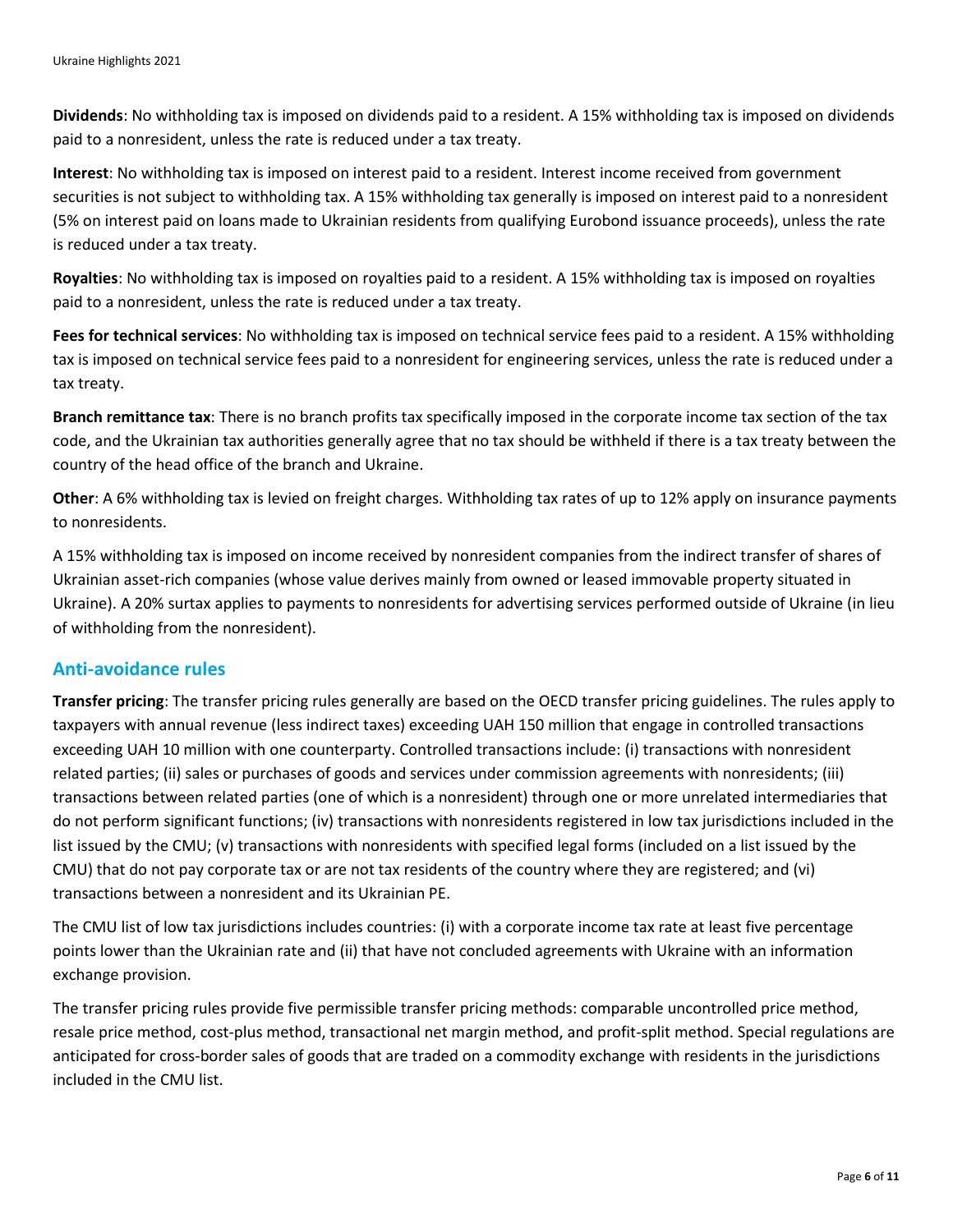Taxpayers are required to submit a report of controlled transactions by 1 October and other transfer pricing documentation within one month of a request by the tax authorities.

In addition to a local file, as from the 2021 reporting year and subject to Ukraine joining the OECD Multilateral Competent Authority Agreement on the Exchange of Country-by-Country Reports, multinational enterprises will be required to prepare a master file and a country-by-country (CbC) report. The proposed revenue thresholds and filing guidelines are in line with OECD recommendations (i.e., EUR 50 million for master files and EUR 750 million for CbC reports).

**Interest deduction limitations**: Thin capitalization rules apply to all loans received by resident companies from nonresidents where the debt exceeds 3.5 times the company's equity. The deduction for interest paid on such loans is limited to 30% of taxable profit (plus the amount of financing expenses and depreciation) for the relevant tax period. Nondeductible interest may be carried forward to future periods, but the carryforward amount is reduced by 5% annually.

**Controlled foreign companies**: The controlled foreign company (CFC) rules prescribe taxation of undistributed profits of CFCs at the level of a Ukrainian tax resident (either an individual or a legal entity) considered a controlling shareholder based on either shareholding criteria or de facto control. A CFC is defined broadly to include corporate entities, as well as certain transparent entities (e.g., trusts, investment funds, and partnerships).

The CFC's income is taxable unless an exemption applies. An 18% tax applies on the undistributed income of a CFC calculated under applicable tax laws. Where the controlling shareholder is an individual, lower tax rates may apply, including a 9% rate (where the profit of the CFC is distributed within certain periods established by law) or a 5% rate (where the CFC's income is from income distributed from Ukrainian legal entities).

The new CFC rules will be introduced in phases over the period 2022 through 2023. For example, the first CFC report must be filed in 2023 for the reporting year 2022.

**Hybrids**: There are no anti-hybrid rules.

**Economic substance requirements**: There are no economic substance requirements.

**Disclosure requirements**: Individual shareholders (beneficial owners) must be disclosed at the time a legal entity registers with the state and at the time of a merger or acquisition. Taxpayers are required to submit certain transfer pricing documentation (see "Transfer pricing," above).

**Exit tax**: There are no exit taxes. However, transactions that transfer functions, assets, risks, and opportunities from Ukrainian to foreign entities resulting in a reduction of Ukrainian taxable profit are subject to transfer pricing rules (where other transfer pricing criteria are met). Moreover, the buyback of shares or decrease in share capital may be treated as a dividend distribution.

**General anti-avoidance rule**: A "business purpose test" (i.e., a transaction must have actual economic substance in addition to any tax benefits that it generates) has been introduced with regard to transactions with nonresidents, which are subject to transfer pricing control. Additionally, as from 2022, business purpose for certain transactions with nonresidents situated in low tax jurisdictions may have to be substantiated.

The domestic GAAR also prevents granting of tax treaty benefits where one of the principal purposes of a transaction is to claim relief at source or a lower withholding tax rate in Ukraine under a relevant tax treaty.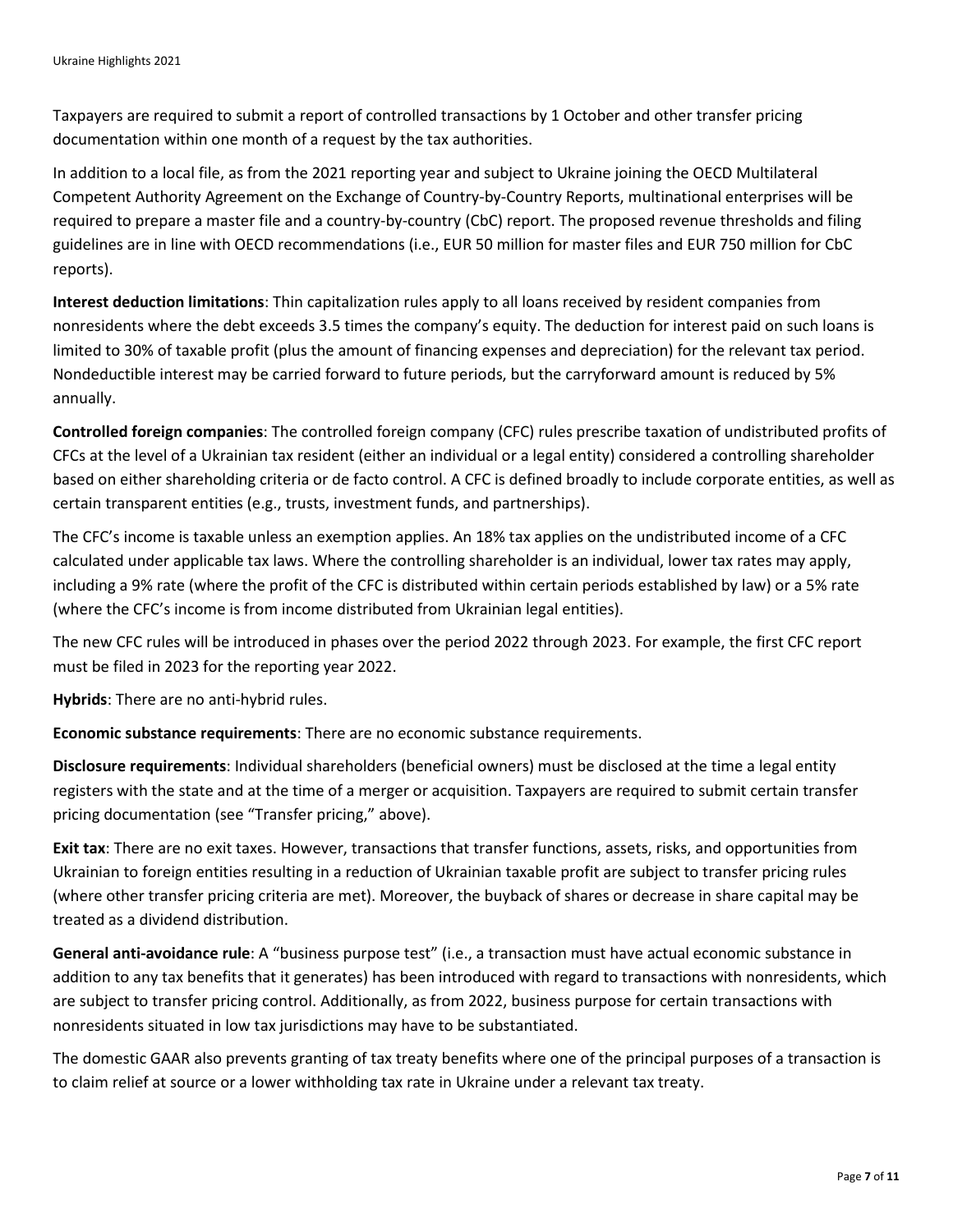#### **Other**

#### **Limitations on deductibility of certain payments**

Limitations are imposed on the deductibility of payments to nonprofit and government-financed organizations; payments to nonresidents registered in low tax jurisdictions; foreign companies having special legal forms; and royalty payments to nonresidents.

The deductibility of royalty payments is restricted to 4% of the previous year's taxable profit increased by the current year's income from royalties if the payment is made to a nonresident entity and the transaction does not fall within the scope of the transfer pricing rules. The restriction may be avoided, however, if the payment made is at an arm's length price and this is supported by proper documentation.

Royalty payments are nondeductible if paid to: (i) a nonresident that is not the beneficial owner of the royalties; (ii) a nonresident whose intellectual property rights relating to the royalties originated in Ukraine; (iii) a nonresident that is not taxed on the royalties in its jurisdiction of residence; or (iv) a legal entity that is not subject to corporate income tax or pays tax at a rate lower than the standard rate applicable in its jurisdiction.

Only 30% of the value of goods and services (including fixed assets) purchased from nonprofit organizations and nonresidents (including related parties) in low tax jurisdictions is nondeductible, unless the transaction is at an arm's length price and this is supported by transfer pricing documentation.

A 30% upward adjustment (increase in the taxable base) applies on sales to residents of low tax jurisdictions and foreign companies having special legal forms.

#### **Temporary tax free liquidation of foreign companies**

As from 1 January 2021, Ukrainian resident individuals are exempt from individual income tax on the liquidation of foreign companies they own, subject to certain conditions. The income from the liquidation remains subject to the military tax at a rate of 1.5%. To be exempt from individual income tax, the liquidation must begin no earlier than 1 January 2020 and be completed no later than 31 December 2021. The foreign company must have been established in a transaction or under the laws of a foreign state no later than 23 May 2020 or registered no later than 23 May 2020 if it is subject to registration under the laws of a foreign state.

#### **Value added tax**

| <b>Rates</b>         |           |
|----------------------|-----------|
| <b>Standard rate</b> | 20%       |
| <b>Reduced rate</b>  | 0%/7%/14% |

**Taxable transactions**: VAT is levied on the supply of goods and services in Ukraine and on the import/export of goods and auxiliary services. Certain supplies are not subject to VAT (e.g., the issuance of securities, insurance services, payment of dividends, royalties, and services (other than transport services) supplied outside Ukraine). VAT-exempt supplies include domestically produced baby food products, published periodicals, student notebooks, textbooks, and books.

**Rates**: The standard VAT rate is 20% for domestic supplies and for imported goods and auxiliary services. A 14% rate applies to domestic supplies and imports of certain agricultural products. A 7% VAT rate applies to supplies of pharmaceuticals and healthcare products. Exported goods and auxiliary services are zero rated. For VAT purposes,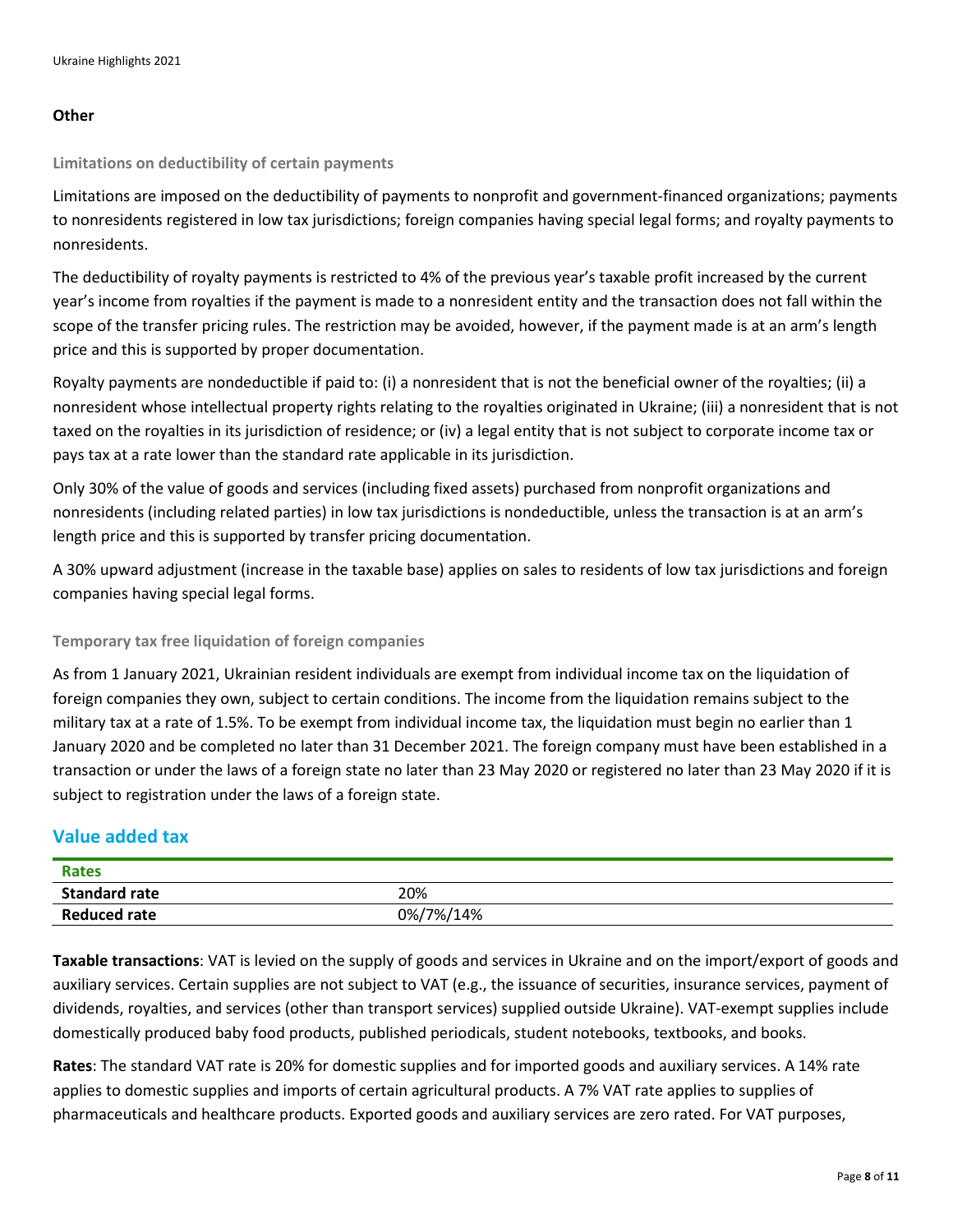services that are included in the customs value of imported/exported goods are considered auxiliary services. A temporary VAT exemption for the supply of software and software upgrades applies through 31 December 2022.

**Registration**: Registration is required (for residents and nonresidents) where turnover exceeds UAH 1 million during any rolling 12-month period. A legal entity may apply for voluntary registration if such registration is deemed necessary by the entity.

**Filing and payment**: The tax period (and the filing and payment obligations) is either a calendar month or calendar quarter (depending on turnover). Monthly returns must be submitted within 20 calendar days of the last calendar day of each reporting month. Quarterly returns must be submitted within 40 calendar days of the last calendar day of each reporting quarter.

All VAT invoices must be registered with an electronic register (Unified Register of VAT Invoices) maintained by the tax authorities, which provides the basis for recognition of input VAT. The entitlement to such recognition is valid within 365 days.

Each VAT payer must use a special VAT account opened with the State Treasury of Ukraine to account for VAT paid at customs, input VAT from suppliers, and VAT to be invoiced, and out of which to pay VAT liabilities to the government.

## **Other taxes on corporations and individuals**

Unless otherwise stated, the taxes in this section apply both to companies and individuals and are imposed at the national level.

**Social security contributions**: Salary or similar employment compensation paid to an employee is subject to a unified social security contribution at a rate of 22%. Remuneration for these purposes is capped at 15 times the minimum wage. (The monthly minimum wage is UAH 6,000 per month as from 1 January 2021, with a further increase to UAH 6,500 as from 1 December 2021.)

**Payroll tax**: There is no payroll tax. Ukrainian companies are required to withhold individual income tax (18%) and a military contribution (1.5%) on the income paid to individuals.

**Capital duty**: There is no capital duty.

**Real property tax**: Separate taxes apply for buildings and for land. Land tax is imposed on the owner/user at rates generally up to 12% (for legal entities) and up to 3% (for individuals) of the land's estimated value depending on the location and use of the land.

Legal entities (including nonresidents) that own residential or nonresidential real estate are subject to tax at a rate of up to 1.5% of one minimum salary as at 1 January of the reporting year per square meter owned.

An individual must pay tax annually where one of the following conditions is fulfilled: (i) the area of their apartment(s) exceeds 60 square meters; (ii) the area of their dwelling house(s) exceeds 120 square meters; or (iii) the total area of their apartments and houses exceeds 180 square meters.

Where an individual owns real estate with an area of less than the square meters mentioned above, there are no tax obligations related to the real estate; otherwise, the excess over these square meters is taxed at a rate of up to 1.5% of the minimum wage per square meter.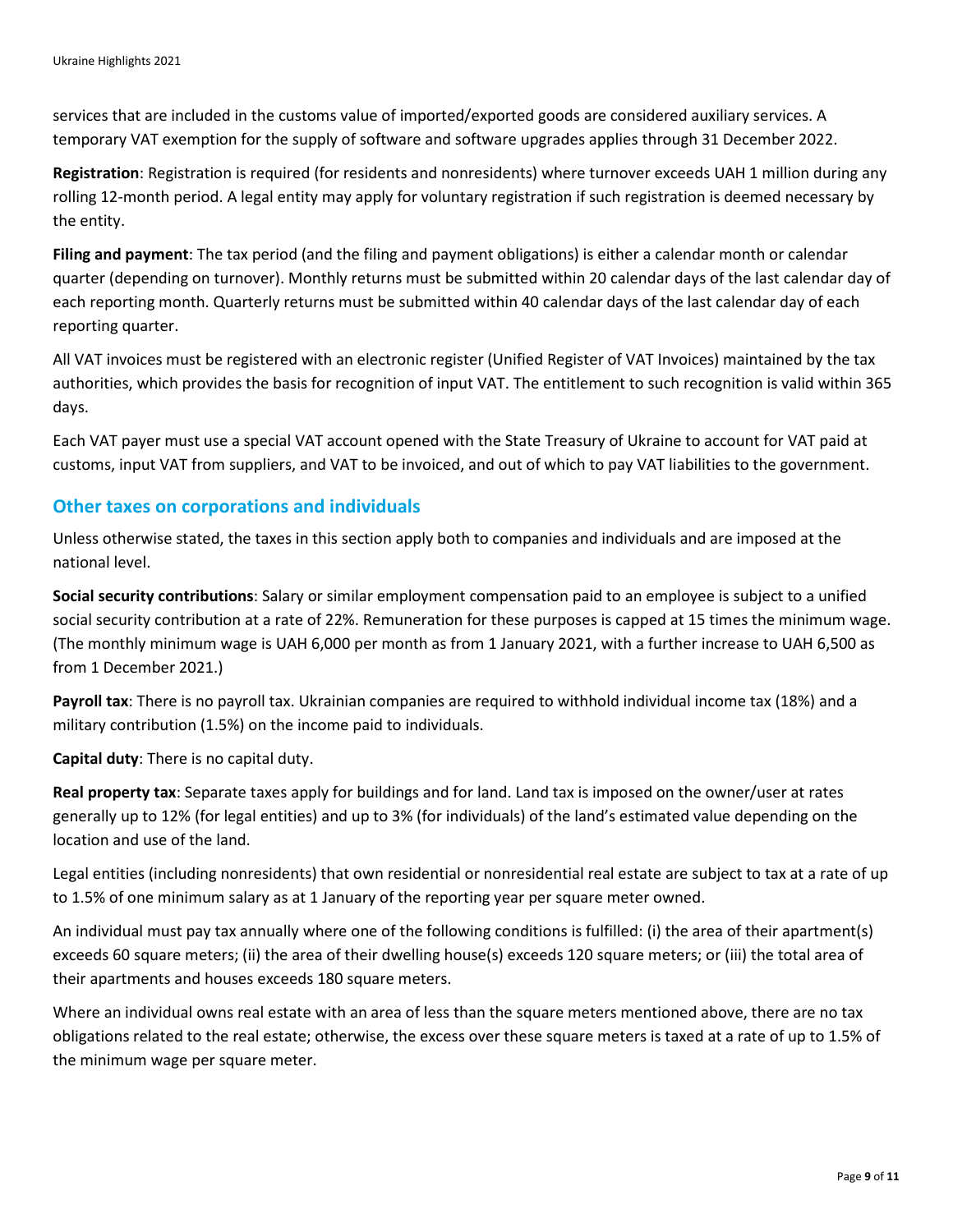Where the total area of real estate owned by a legal entity or individual exceeds 300 square meters (for apartments) and/or 500 square meters (for houses), the amount of tax calculated will be increased by UAH 25,000 per property per year (or part thereof).

**Transfer tax**: There is no transfer tax but state duty and mandatory pension fund contributions may be triggered by transfers of real estate (see "Other," below).

**Stamp duty**: There is no stamp duty.

**Net wealth/worth tax**: There is no net wealth tax or net worth tax.

**Inheritance/estate tax**: Inheritances (e.g., of real estate, chattels, securities, corporate rights) and gifts are taxable at the following rates: 0% where the recipient is a resident of Ukraine classified as a first- or second-degree family member of the testator or donor (i.e., child, spouse, parent, sibling, or grandparent); 5% where the recipient is any other resident individual; and 18% where the recipient is a nonresident but the testator was a resident (or vice versa).

#### **Other**

#### **State duty**

A state duty generally is imposed on governmental registrations, including agreements for the transfer of real estate and vehicles.

#### **Pension fund contribution**

A mandatory pension fund contribution applies to certain transactions at rates of 1% for land/buildings, 3%-5% for vehicle purchases, 10% for the governmental plate-mark on jewelry, and 7.5% for usage of mobile services.

#### **Excise tax**

The import or manufacture of cars, alcoholic beverages, tobacco products, and fuel, and the import or extraction of gas is subject to excise tax at rates specific to each product.

#### **Automobile tax**

Owners of cars with an average market value exceeding 375 times the minimum wage and manufactured within the previous five years are subject to tax of UAH 25,000 per annum per vehicle.

**Tax treaties:** The OECD multilateral instrument (MLI) entered into force for Ukraine on 1 December 2019. For information on Ukraine's tax treaty network, visit [Deloitte International Tax Source.](https://dits.deloitte.com/#Jurisdiction/50)

**Tax authorities:** State Fiscal Service of Ukraine